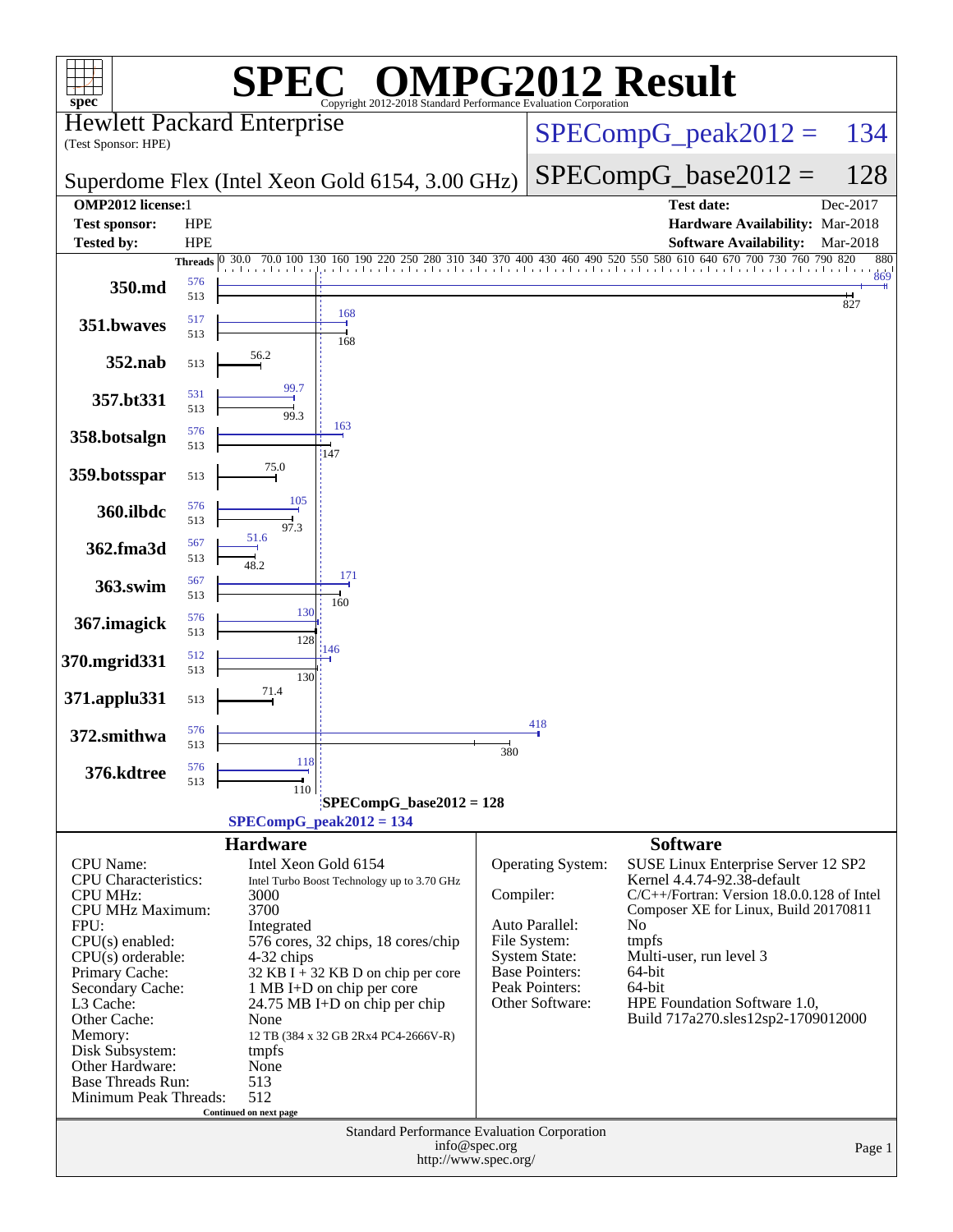

Hewlett Packard Enterprise

(Test Sponsor: HPE)

## $SPECompG_peak2012 = 134$  $SPECompG_peak2012 = 134$

Superdome Flex (Intel Xeon Gold 6154, 3.00 GHz)

[Maximum Peak Threads:](http://www.spec.org/auto/omp2012/Docs/result-fields.html#MaximumPeakThreads) 576

 $SPECompG_base2012 = 128$  $SPECompG_base2012 = 128$ **[OMP2012 license:](http://www.spec.org/auto/omp2012/Docs/result-fields.html#OMP2012license)**1 **[Test date:](http://www.spec.org/auto/omp2012/Docs/result-fields.html#Testdate)** Dec-2017 **[Test sponsor:](http://www.spec.org/auto/omp2012/Docs/result-fields.html#Testsponsor)** HPE **[Hardware Availability:](http://www.spec.org/auto/omp2012/Docs/result-fields.html#HardwareAvailability)** Mar-2018

**[Tested by:](http://www.spec.org/auto/omp2012/Docs/result-fields.html#Testedby)** HPE **[Software Availability:](http://www.spec.org/auto/omp2012/Docs/result-fields.html#SoftwareAvailability)** Mar-2018

| <b>Results Table</b> |             |                        |       |                |       |                                                                                                          |       |             |                        |              |                |              |                |              |
|----------------------|-------------|------------------------|-------|----------------|-------|----------------------------------------------------------------------------------------------------------|-------|-------------|------------------------|--------------|----------------|--------------|----------------|--------------|
|                      | <b>Base</b> |                        |       |                |       |                                                                                                          |       | <b>Peak</b> |                        |              |                |              |                |              |
| <b>Benchmark</b>     |             | <b>Threads Seconds</b> | Ratio | <b>Seconds</b> | Ratio | <b>Seconds</b>                                                                                           | Ratio |             | <b>Threads Seconds</b> | <b>Ratio</b> | <b>Seconds</b> | <b>Ratio</b> | <b>Seconds</b> | <b>Ratio</b> |
| 350.md               | 513         | 5.65                   | 819   | 5.60           | 827   | 5.59                                                                                                     | 828   | 576         | 5.33                   | 869          | 5.52           | 839          | 5.31           | 872          |
| 351.bwaves           | 513         | 26.9                   | 168   | 26.9           | 168   | 27.0                                                                                                     | 168   | 517         | 27.1                   | 167          | 26.9           | 168          | 26.9           | 169          |
| $352$ .nab           | 513         | 69.2                   | 56.2  | 69.2           | 56.2  | 69.2                                                                                                     | 56.2  | 513         | 69.2                   | 56.2         | 69.2           | 56.2         | 69.2           | 56.2         |
| 357.bt331            | 513         | 47.7                   | 99.3  | 47.8           | 99.3  | 47.7                                                                                                     | 99.4  | 531         | 47.5                   | 99.7         | 48.0           | 98.8         | 47.6           | 99.7         |
| 358.botsalgn         | 513         | 29.5                   | 147   | 29.5           | 148   | 29.5                                                                                                     | 147   | 576         | 26.7                   | 163          | 26.7           | 163          | 26.7           | 163          |
| 359.botsspar         | 513         | 69.1                   | 76.0  | 70.0           | 75.0  | 70.1                                                                                                     | 74.9  | 513         | 69.1                   | 76.0         | 70.0           | 75.0         | 70.1           | 74.9         |
| $360$ .ilbdc         | 513         | 36.6                   | 97.3  | 36.5           | 97.5  | 36.6                                                                                                     | 97.3  | 576         | 33.9                   | 105          | 33.8           | 105          | 33.8           | 105          |
| 362.fma3d            | 513         | 78.8                   | 48.2  | 78.7           | 48.3  | 78.8                                                                                                     | 48.2  | 567         | 73.7                   | 51.6         | 73.8           | 51.5         | 73.6           | 51.6         |
| $363$ .swim          | 513         | 28.4                   | 160   | 28.4           | 159   | 28.3                                                                                                     | 160   | 567         | 26.6                   | 170          | 26.4           | 171          | 26.5           | <b>171</b>   |
| $367$ .imagick       | 513         | 54.4                   | 129   | 55.3           | 127   | 54.9                                                                                                     | 128   | 576         | 54.1                   | 130          | 54.0           | 130          | 53.6           | 131          |
| 370.mgrid331         | 513         | 34.0                   | 130   | 34.1           | 130   | 34.1                                                                                                     | 130   | 512         | 30.1                   | 147          | 30.2           | 146          | 30.2           | <u>146</u>   |
| $371$ .applu $331$   | 513         | 84.4                   | 71.8  | 85.1           | 71.2  | 84.8                                                                                                     | 71.4  | 513         | 84.4                   | 71.8         | 85.1           | 71.2         | 84.8           | 71.4         |
| 372.smithwa          | 513         | 14.1                   | 381   | 14.1           | 380   | 16.0                                                                                                     | 334   | 576         | 12.8                   | 418          | 12.9           | 417          | 12.8           | 419          |
| 376.kdtree           | 513         | 40.8                   | 110   | 40.4           | 111   | 41.1                                                                                                     | 109   | 576         | 38.2                   | 118          | 38.1           | <b>118</b>   | 38.0           | 118          |
|                      |             |                        |       |                |       | Results appear in the order in which they were run. Bold underlined text indicates a median measurement. |       |             |                        |              |                |              |                |              |

#### **[Compiler Invocation Notes](http://www.spec.org/auto/omp2012/Docs/result-fields.html#CompilerInvocationNotes)**

 COPTIMIZE=-O3 -qopt-zmm-usage=high -xCORE-AVX512 -ipo1 -qopenmp -ansi-alias -mcmodel=medium -shared-intel CXXOPTIMIZE=-O3 -qopt-zmm-usage=high -xCORE-AVX512 -ipo1 -qopenmp -ansi-alias -mcmodel=medium -shared-intel FOPTIMIZE=-O3 -qopt-zmm-usage=high -xCORE-AVX512 -ipo1 -qopenmp -mcmodel=medium -shared-intel

#### **[Submit Notes](http://www.spec.org/auto/omp2012/Docs/result-fields.html#SubmitNotes)**

The config file option 'submit' was used. For all benchmarks threads were bound to cores using the following submit command: dplace \$command This binds threads in order of creation, beginning with the master thread on logical cpu 0, the first slave thread on logical cpu 1, and so on.

### **[Operating System Notes](http://www.spec.org/auto/omp2012/Docs/result-fields.html#OperatingSystemNotes)**

Transparent Hugepages : Transparent Hugepages are disabled by echo never > /sys/kernel/mm/transparent\_hugepage/enabled

Software Environment:

Continued on next page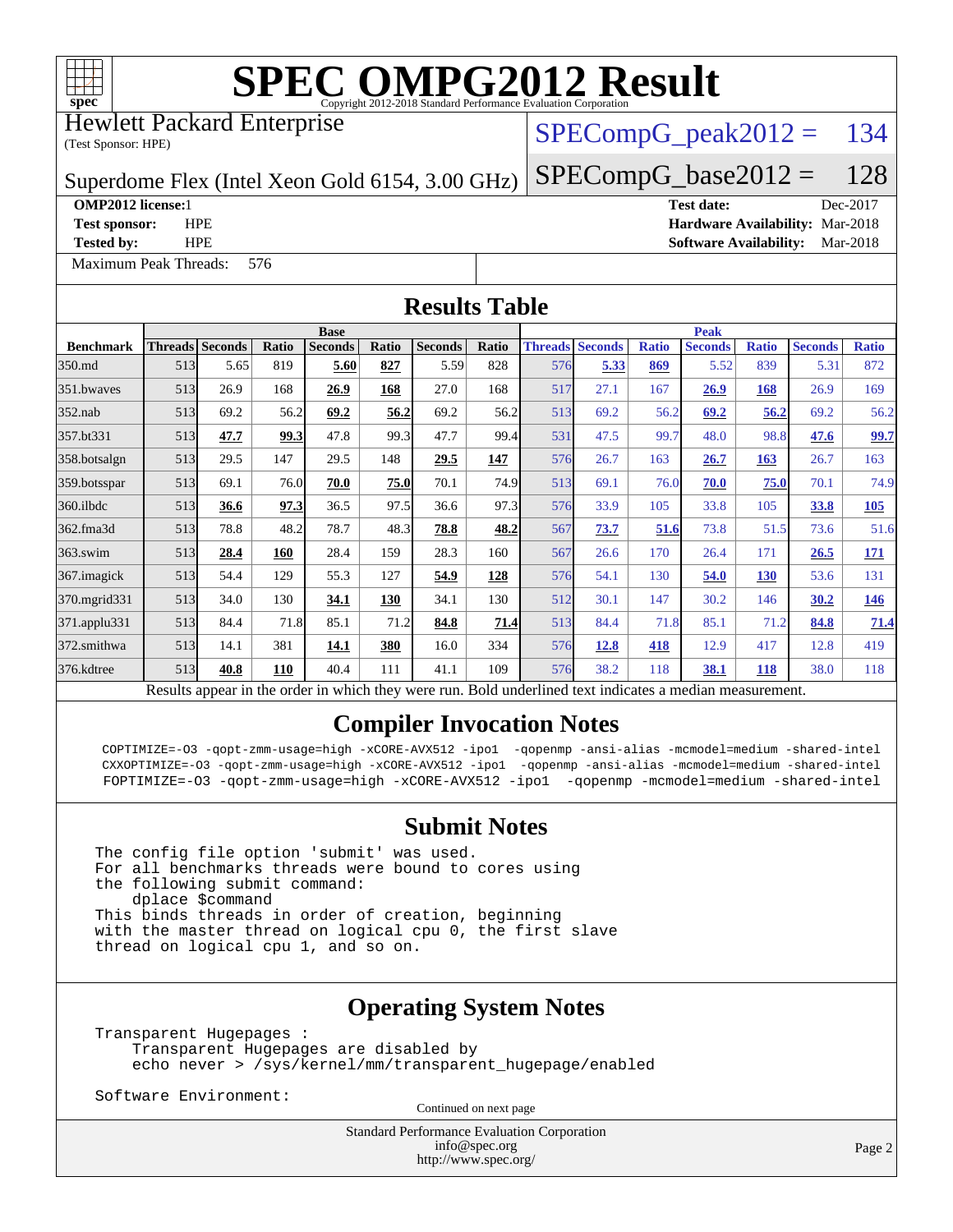

Hewlett Packard Enterprise

(Test Sponsor: HPE)

 $SPECompG<sub>peak2012</sub> = 134$ 

 $SPECompG_base2012 = 128$  $SPECompG_base2012 = 128$ 

Superdome Flex (Intel Xeon Gold 6154, 3.00 GHz)

**[Tested by:](http://www.spec.org/auto/omp2012/Docs/result-fields.html#Testedby)** HPE **[Software Availability:](http://www.spec.org/auto/omp2012/Docs/result-fields.html#SoftwareAvailability)** Mar-2018

**[OMP2012 license:](http://www.spec.org/auto/omp2012/Docs/result-fields.html#OMP2012license)**1 **[Test date:](http://www.spec.org/auto/omp2012/Docs/result-fields.html#Testdate)** Dec-2017 **[Test sponsor:](http://www.spec.org/auto/omp2012/Docs/result-fields.html#Testsponsor)** HPE **[Hardware Availability:](http://www.spec.org/auto/omp2012/Docs/result-fields.html#HardwareAvailability)** Mar-2018

## **[Operating System Notes \(Continued\)](http://www.spec.org/auto/omp2012/Docs/result-fields.html#OperatingSystemNotes)**

 export KMP\_AFFINITY=disabled export KMP\_STACKSIZE=200M export KMP\_SCHEDULE=static,balanced export OMP\_DYNAMIC=FALSE ulimit -s unlimited

The tmpfs filesystem was set up with: mount -t tmpfs -o rw,remount,mode=1777,mpol=interleave tmpfs /dev/shm

#### **[Platform Notes](http://www.spec.org/auto/omp2012/Docs/result-fields.html#PlatformNotes)**

Rack Management Controller settings: modify npar pnum=0 ras=hpc modify npar pnum=0 hthread=off

# **[Base Compiler Invocation](http://www.spec.org/auto/omp2012/Docs/result-fields.html#BaseCompilerInvocation)**

[C benchmarks](http://www.spec.org/auto/omp2012/Docs/result-fields.html#Cbenchmarks):  $i$ 

[C++ benchmarks:](http://www.spec.org/auto/omp2012/Docs/result-fields.html#CXXbenchmarks) [icpc](http://www.spec.org/omp2012/results/res2018q1/omp2012-20171219-00138.flags.html#user_CXXbase_intel_icpc_2d899f8d163502b12eb4a60069f80c1c)

[Fortran benchmarks](http://www.spec.org/auto/omp2012/Docs/result-fields.html#Fortranbenchmarks): [ifort](http://www.spec.org/omp2012/results/res2018q1/omp2012-20171219-00138.flags.html#user_FCbase_intel_ifort_8a5e5e06b19a251bdeaf8fdab5d62f20)

## **[Base Portability Flags](http://www.spec.org/auto/omp2012/Docs/result-fields.html#BasePortabilityFlags)**

 350.md: [-free](http://www.spec.org/omp2012/results/res2018q1/omp2012-20171219-00138.flags.html#user_baseFPORTABILITY350_md_free) 367.imagick: [-std=c99](http://www.spec.org/omp2012/results/res2018q1/omp2012-20171219-00138.flags.html#user_baseCPORTABILITY367_imagick_std_2ec6533b6e06f1c4a6c9b78d9e9cde24)

## **[Base Optimization Flags](http://www.spec.org/auto/omp2012/Docs/result-fields.html#BaseOptimizationFlags)**

[C benchmarks](http://www.spec.org/auto/omp2012/Docs/result-fields.html#Cbenchmarks):

[-O3](http://www.spec.org/omp2012/results/res2018q1/omp2012-20171219-00138.flags.html#user_CCbase_f-O3) [-qopt-zmm-usage=high](http://www.spec.org/omp2012/results/res2018q1/omp2012-20171219-00138.flags.html#user_CCbase_f-qopt-zmm-usage_213d857421e75f2db2f896f7900465fb) [-xCORE-AVX512](http://www.spec.org/omp2012/results/res2018q1/omp2012-20171219-00138.flags.html#user_CCbase_f-xCORE-AVX512) [-ipo1](http://www.spec.org/omp2012/results/res2018q1/omp2012-20171219-00138.flags.html#user_CCbase_f-ipo_116921c2575d566c213f1dd5e08493d2) [-qopenmp](http://www.spec.org/omp2012/results/res2018q1/omp2012-20171219-00138.flags.html#user_CCbase_f-qopenmp) [-ansi-alias](http://www.spec.org/omp2012/results/res2018q1/omp2012-20171219-00138.flags.html#user_CCbase_f-ansi-alias) [-mcmodel=medium](http://www.spec.org/omp2012/results/res2018q1/omp2012-20171219-00138.flags.html#user_CCbase_f-mcmodel_3a41622424bdd074c4f0f2d2f224c7e5) [-shared-intel](http://www.spec.org/omp2012/results/res2018q1/omp2012-20171219-00138.flags.html#user_CCbase_f-shared-intel)

[C++ benchmarks:](http://www.spec.org/auto/omp2012/Docs/result-fields.html#CXXbenchmarks)

[-O3](http://www.spec.org/omp2012/results/res2018q1/omp2012-20171219-00138.flags.html#user_CXXbase_f-O3) [-qopt-zmm-usage=high](http://www.spec.org/omp2012/results/res2018q1/omp2012-20171219-00138.flags.html#user_CXXbase_f-qopt-zmm-usage_213d857421e75f2db2f896f7900465fb) [-xCORE-AVX512](http://www.spec.org/omp2012/results/res2018q1/omp2012-20171219-00138.flags.html#user_CXXbase_f-xCORE-AVX512) [-ipo1](http://www.spec.org/omp2012/results/res2018q1/omp2012-20171219-00138.flags.html#user_CXXbase_f-ipo_116921c2575d566c213f1dd5e08493d2) [-qopenmp](http://www.spec.org/omp2012/results/res2018q1/omp2012-20171219-00138.flags.html#user_CXXbase_f-qopenmp) [-ansi-alias](http://www.spec.org/omp2012/results/res2018q1/omp2012-20171219-00138.flags.html#user_CXXbase_f-ansi-alias) [-mcmodel=medium](http://www.spec.org/omp2012/results/res2018q1/omp2012-20171219-00138.flags.html#user_CXXbase_f-mcmodel_3a41622424bdd074c4f0f2d2f224c7e5) [-shared-intel](http://www.spec.org/omp2012/results/res2018q1/omp2012-20171219-00138.flags.html#user_CXXbase_f-shared-intel)

[Fortran benchmarks](http://www.spec.org/auto/omp2012/Docs/result-fields.html#Fortranbenchmarks):

```
-O3 -qopt-zmm-usage=high -xCORE-AVX512 -ipo1 -qopenmp
-mcmodel=medium -shared-intel
```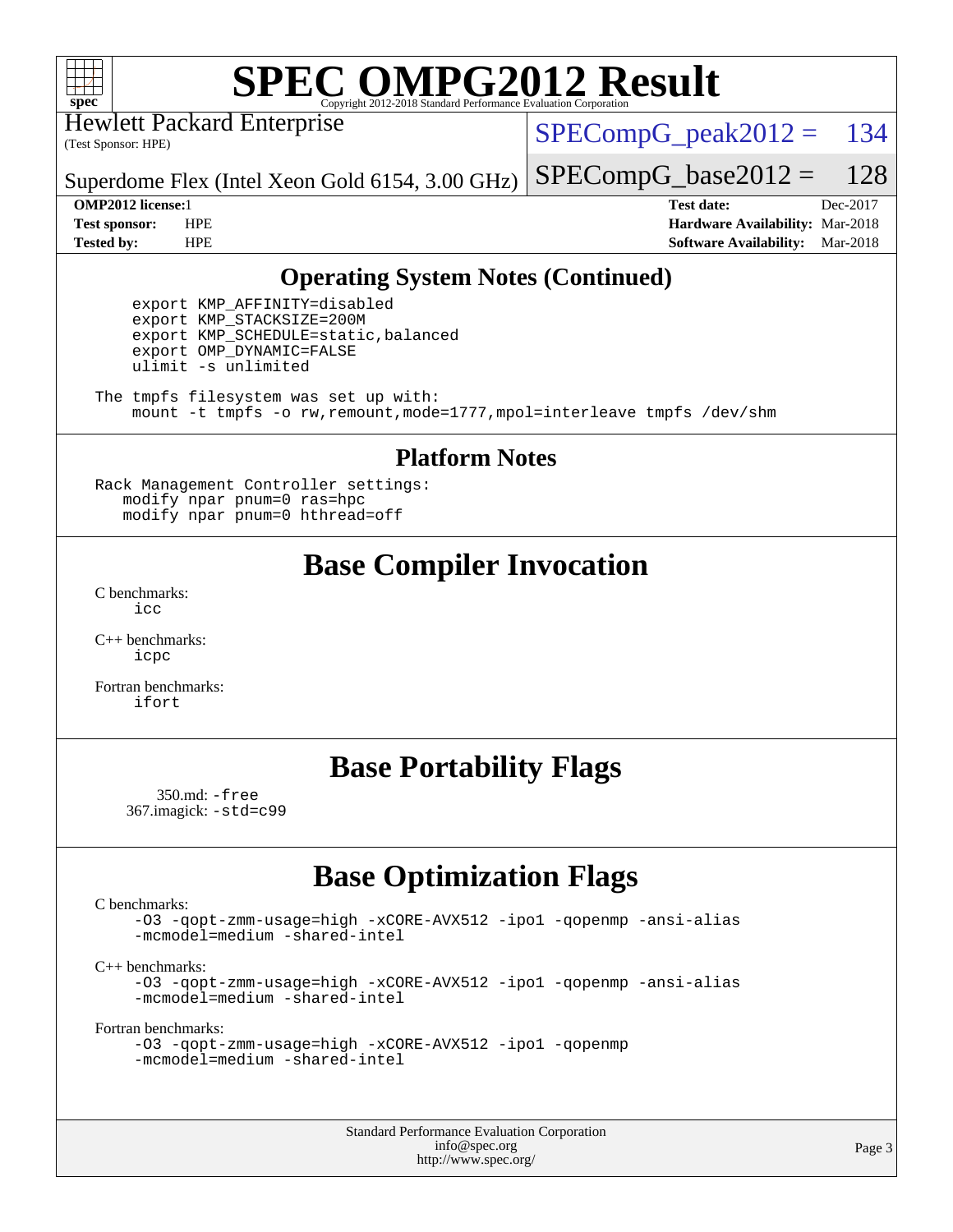

Hewlett Packard Enterprise

(Test Sponsor: HPE)

 $SPECompG<sub>peak2012</sub> = 134$ 

 $SPECompG_base2012 = 128$  $SPECompG_base2012 = 128$ 

Superdome Flex (Intel Xeon Gold 6154, 3.00 GHz)

**[OMP2012 license:](http://www.spec.org/auto/omp2012/Docs/result-fields.html#OMP2012license)**1 **[Test date:](http://www.spec.org/auto/omp2012/Docs/result-fields.html#Testdate)** Dec-2017 **[Test sponsor:](http://www.spec.org/auto/omp2012/Docs/result-fields.html#Testsponsor)** HPE **[Hardware Availability:](http://www.spec.org/auto/omp2012/Docs/result-fields.html#HardwareAvailability)** Mar-2018 **[Tested by:](http://www.spec.org/auto/omp2012/Docs/result-fields.html#Testedby)** HPE **[Software Availability:](http://www.spec.org/auto/omp2012/Docs/result-fields.html#SoftwareAvailability)** Mar-2018

# **[Peak Compiler Invocation](http://www.spec.org/auto/omp2012/Docs/result-fields.html#PeakCompilerInvocation)**

[C benchmarks](http://www.spec.org/auto/omp2012/Docs/result-fields.html#Cbenchmarks): [icc](http://www.spec.org/omp2012/results/res2018q1/omp2012-20171219-00138.flags.html#user_CCpeak_intel_icc_a87c68a857bc5ec5362391a49d3a37a6)

[C++ benchmarks:](http://www.spec.org/auto/omp2012/Docs/result-fields.html#CXXbenchmarks) [icpc](http://www.spec.org/omp2012/results/res2018q1/omp2012-20171219-00138.flags.html#user_CXXpeak_intel_icpc_2d899f8d163502b12eb4a60069f80c1c)

[Fortran benchmarks](http://www.spec.org/auto/omp2012/Docs/result-fields.html#Fortranbenchmarks): [ifort](http://www.spec.org/omp2012/results/res2018q1/omp2012-20171219-00138.flags.html#user_FCpeak_intel_ifort_8a5e5e06b19a251bdeaf8fdab5d62f20)

**[Peak Portability Flags](http://www.spec.org/auto/omp2012/Docs/result-fields.html#PeakPortabilityFlags)**

 350.md: [-free](http://www.spec.org/omp2012/results/res2018q1/omp2012-20171219-00138.flags.html#user_peakFPORTABILITY350_md_free) 367.imagick: [-std=c99](http://www.spec.org/omp2012/results/res2018q1/omp2012-20171219-00138.flags.html#user_peakCPORTABILITY367_imagick_std_2ec6533b6e06f1c4a6c9b78d9e9cde24)

**[Peak Optimization Flags](http://www.spec.org/auto/omp2012/Docs/result-fields.html#PeakOptimizationFlags)**

[C benchmarks](http://www.spec.org/auto/omp2012/Docs/result-fields.html#Cbenchmarks):

 $352$ .nab: basepeak = yes

 358.botsalgn: [-O3](http://www.spec.org/omp2012/results/res2018q1/omp2012-20171219-00138.flags.html#user_peakCOPTIMIZE358_botsalgn_f-O3) [-qopt-zmm-usage=high](http://www.spec.org/omp2012/results/res2018q1/omp2012-20171219-00138.flags.html#user_peakCOPTIMIZE358_botsalgn_f-qopt-zmm-usage_213d857421e75f2db2f896f7900465fb) [-xCORE-AVX512](http://www.spec.org/omp2012/results/res2018q1/omp2012-20171219-00138.flags.html#user_peakCOPTIMIZE358_botsalgn_f-xCORE-AVX512) [-ipo1](http://www.spec.org/omp2012/results/res2018q1/omp2012-20171219-00138.flags.html#user_peakCOPTIMIZE358_botsalgn_f-ipo_116921c2575d566c213f1dd5e08493d2) [-qopenmp](http://www.spec.org/omp2012/results/res2018q1/omp2012-20171219-00138.flags.html#user_peakCOPTIMIZE358_botsalgn_f-qopenmp) [-ansi-alias](http://www.spec.org/omp2012/results/res2018q1/omp2012-20171219-00138.flags.html#user_peakCOPTIMIZE358_botsalgn_f-ansi-alias) [-mcmodel=medium](http://www.spec.org/omp2012/results/res2018q1/omp2012-20171219-00138.flags.html#user_peakCOPTIMIZE358_botsalgn_f-mcmodel_3a41622424bdd074c4f0f2d2f224c7e5) [-shared-intel](http://www.spec.org/omp2012/results/res2018q1/omp2012-20171219-00138.flags.html#user_peakCOPTIMIZE358_botsalgn_f-shared-intel)

359.botsspar: basepeak = yes

367.imagick: Same as 358.botsalgn

372.smithwa: Same as 358.botsalgn

#### [C++ benchmarks:](http://www.spec.org/auto/omp2012/Docs/result-fields.html#CXXbenchmarks)

[-O3](http://www.spec.org/omp2012/results/res2018q1/omp2012-20171219-00138.flags.html#user_CXXpeak_f-O3) [-qopt-zmm-usage=high](http://www.spec.org/omp2012/results/res2018q1/omp2012-20171219-00138.flags.html#user_CXXpeak_f-qopt-zmm-usage_213d857421e75f2db2f896f7900465fb) [-xCORE-AVX512](http://www.spec.org/omp2012/results/res2018q1/omp2012-20171219-00138.flags.html#user_CXXpeak_f-xCORE-AVX512) [-ipo1](http://www.spec.org/omp2012/results/res2018q1/omp2012-20171219-00138.flags.html#user_CXXpeak_f-ipo_116921c2575d566c213f1dd5e08493d2) [-qopenmp](http://www.spec.org/omp2012/results/res2018q1/omp2012-20171219-00138.flags.html#user_CXXpeak_f-qopenmp) [-ansi-alias](http://www.spec.org/omp2012/results/res2018q1/omp2012-20171219-00138.flags.html#user_CXXpeak_f-ansi-alias) [-mcmodel=medium](http://www.spec.org/omp2012/results/res2018q1/omp2012-20171219-00138.flags.html#user_CXXpeak_f-mcmodel_3a41622424bdd074c4f0f2d2f224c7e5) [-shared-intel](http://www.spec.org/omp2012/results/res2018q1/omp2012-20171219-00138.flags.html#user_CXXpeak_f-shared-intel)

[Fortran benchmarks](http://www.spec.org/auto/omp2012/Docs/result-fields.html#Fortranbenchmarks):

 350.md: [-O3](http://www.spec.org/omp2012/results/res2018q1/omp2012-20171219-00138.flags.html#user_peakFOPTIMIZE350_md_f-O3) [-qopt-zmm-usage=high](http://www.spec.org/omp2012/results/res2018q1/omp2012-20171219-00138.flags.html#user_peakFOPTIMIZE350_md_f-qopt-zmm-usage_213d857421e75f2db2f896f7900465fb) [-xCORE-AVX512](http://www.spec.org/omp2012/results/res2018q1/omp2012-20171219-00138.flags.html#user_peakFOPTIMIZE350_md_f-xCORE-AVX512) [-ipo1](http://www.spec.org/omp2012/results/res2018q1/omp2012-20171219-00138.flags.html#user_peakFOPTIMIZE350_md_f-ipo_116921c2575d566c213f1dd5e08493d2) [-qopenmp](http://www.spec.org/omp2012/results/res2018q1/omp2012-20171219-00138.flags.html#user_peakFOPTIMIZE350_md_f-qopenmp) [-mcmodel=medium](http://www.spec.org/omp2012/results/res2018q1/omp2012-20171219-00138.flags.html#user_peakFOPTIMIZE350_md_f-mcmodel_3a41622424bdd074c4f0f2d2f224c7e5) [-shared-intel](http://www.spec.org/omp2012/results/res2018q1/omp2012-20171219-00138.flags.html#user_peakFOPTIMIZE350_md_f-shared-intel)

 351.bwaves: Same as 350.md 357.bt331: Same as 350.md

360.ilbdc: Same as 350.md

362.fma3d: Same as 350.md

Continued on next page